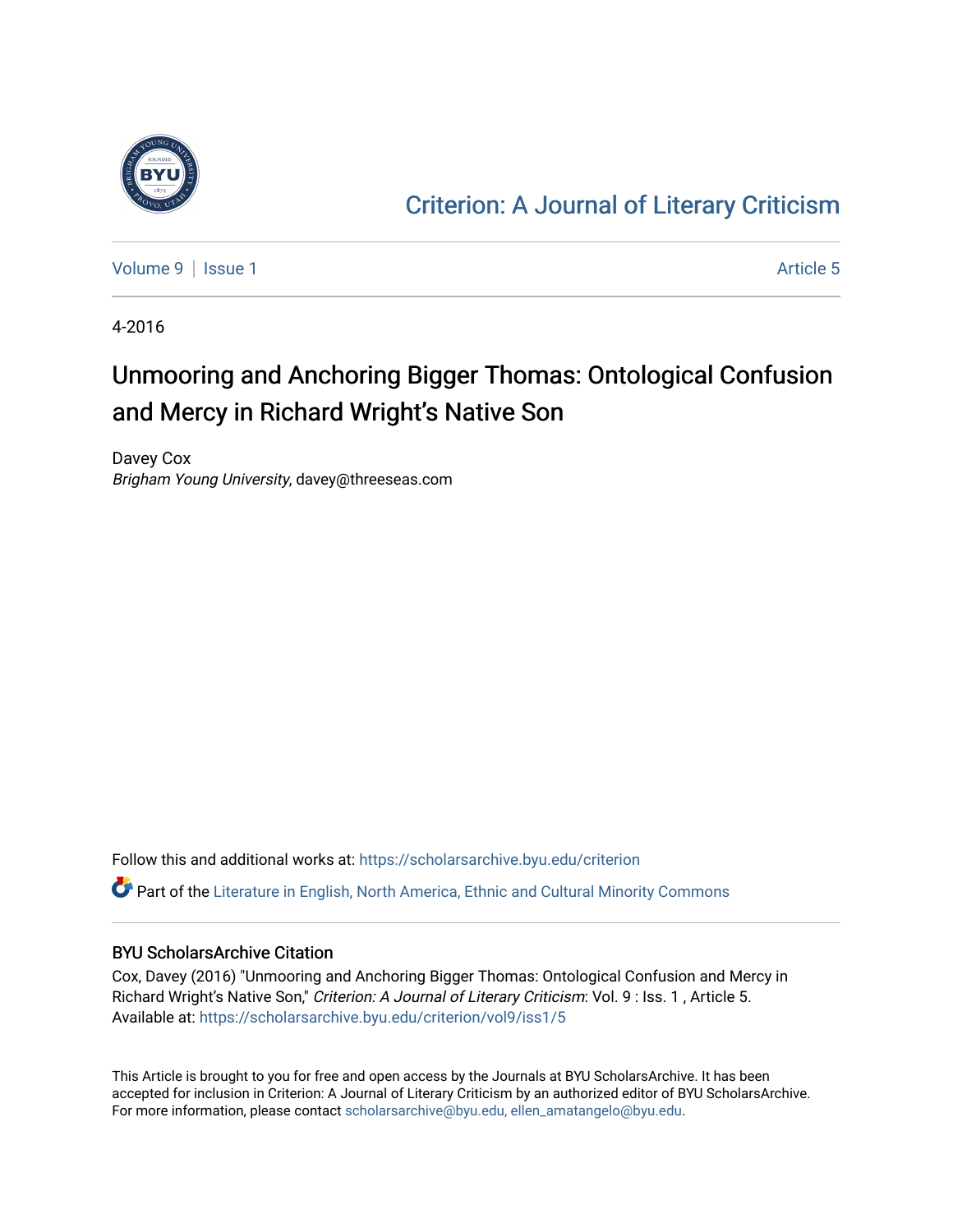# *Unmooring and Anchoring Bigger Thomas:*

Ontological Confusion and Mercy in Richard Wright's *Native Son*

*Davey Cox*

As Richard Wright's novel Native Son comes to its courtroom conclusion, Bigger Thomas becomes disoriented after an interview with Max, his lawyer, and begins to wonder for the first time about how other people feel. As he contemplates his imminent death, he thinks that "he would not mind dying now if he could only find out what this meant, what he was in relation to all the others that lived, and the earth upon which he stood" (363). Ontological confusion, regarding that which exists and all of his relations to reality, grips him, and he begins to think that he will die suspended in uncertainty. Only then does he abandon his previous fatalism and experience an intense desire to live, to find out "what he was in relation to all the others that lived." The oppression Bigger experiences throughout the novel unmoors him from reality by denying him the right to understand his relations to it—not to places, not to people, not to nonhumans, not even to ideas—except as the whites in charge deem appropriate. Bigger is, as Max describes in his courtroom speech, like a tree "ripped from its native soil" (399). His participation in the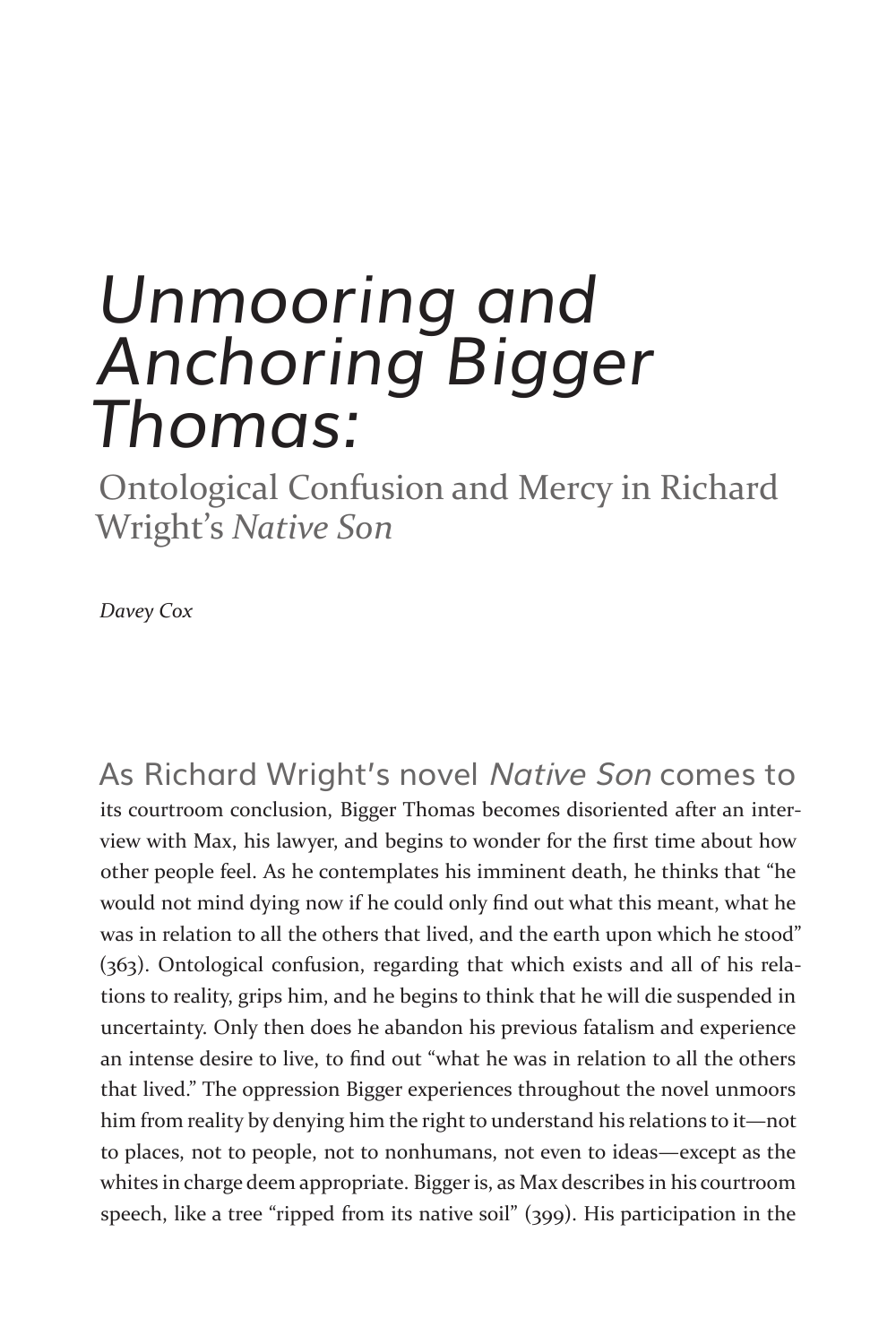ecosystem, broadly defined as a network of relations including human beings, nature, artificial constructions, and social and political forces, is cripplingly uncertain. Bigger's attempts to determine his place among all these things constitute the story's central struggle, and the degree to which he is or is not successful is a comment on the ecological consciousness of America.

Much of the scholarly discourse on Bigger's sense of alienation has focused on him as an individual, concluding that the conflict of the novel is his attempting to stitch together a coherent version of his own self (De Arman 87; Tremaine 104). In doing so, they either willfully discard the existing environment as an important factor in producing or defining the self, or simply conclude that Bigger's self ultimately exists in isolation from the world and everyone and everything in it. The novel, for such critics, takes on a solipsistic, expressionist flavor. Abdul JanMohamed goes so far as to argue that the novel must be read as a dream (77). This angle may be useful in making sense of some of the novel's unlikely circumstances and unusual happenings, but only addresses Bigger's question of "what he was," leaving "all the others that lived, and the earth upon which he stood" out of the equation (363). Such critics would argue that the novel does not say much about anyone or anything but Bigger. Scott Hicks, however, reminds us that reading texts such as *Native Son* ecocritically, focusing on relationships between humans and their environments, can help radically reimagine the way that humans fit into the world, and thus assist in solving problems of gender, racial, and economic inequality (218). By considering Bigger's relations to others and to the earth, we are opening ourselves to revelations about ontology, which informs ecology and environmental justice.

When whites restrict the spatial and behavioral aspects of black lives, the impact is both environmental and ontological, and ultimately relevant to the contemporary movement in environmental justice. The oppression-born environment in *Native Son* is the South Side, a moldering, unhealthy ghetto, and the resulting ontology is one in which blacks are isolated from the rest of reality—a system to which black and white characters alike subscribe. It is this failure to create a schema, or way of organizing experience, which integrates blacks into reality that creates Bigger's ontological confusion and blocks its resolution. It is this failure that pushes Bigger to violence as a way of getting a grip on the world, and that produces the excessively outraged response to Bigger's crime. Revising a worldview is a formidable task, but one of the solutions that the novel suggests is a type of genuine mercy. Mercy, in this case, means intimate closeness and sincere connection, which results in traction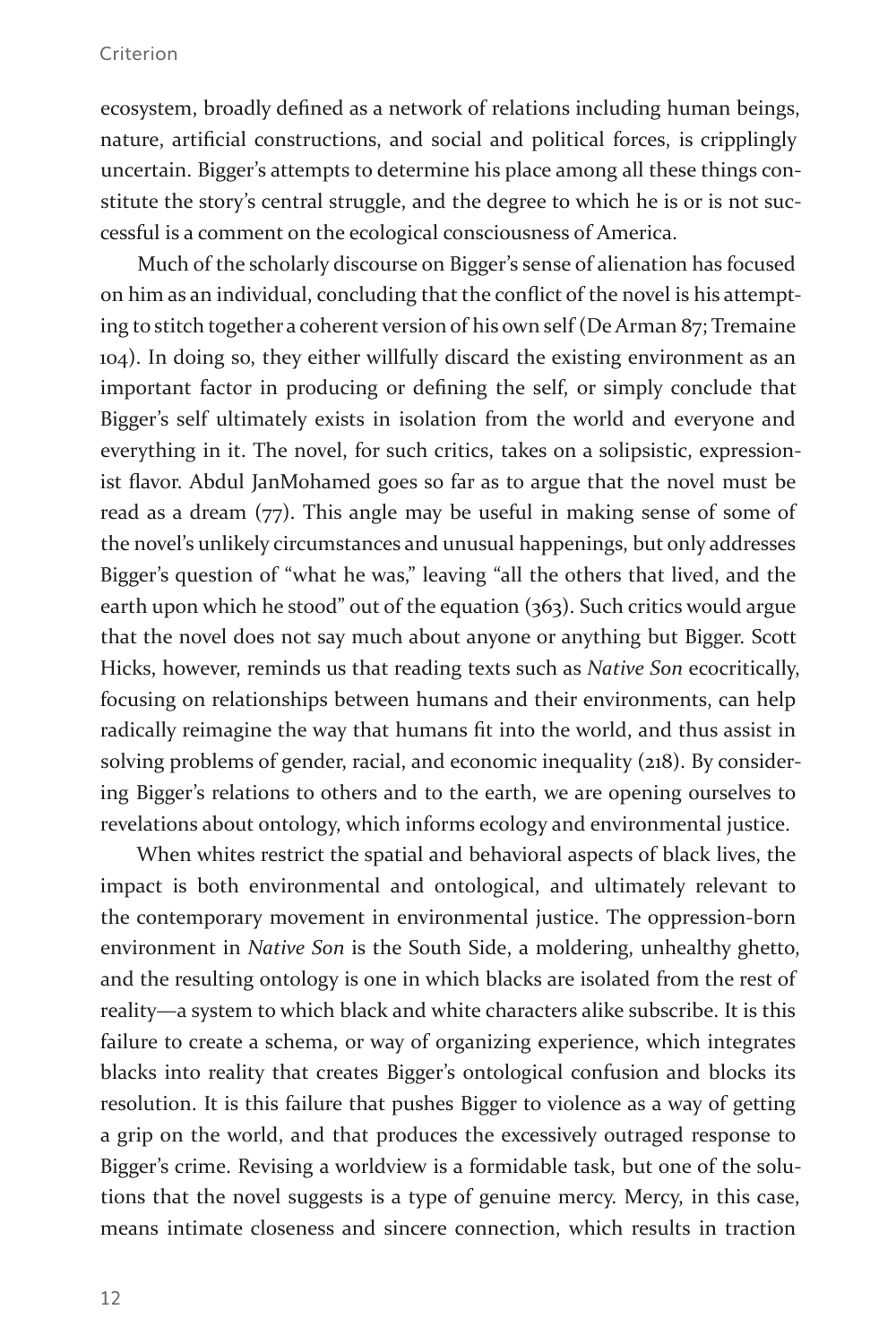on reality, the beginnings of new ways of understanding ontology, and new hope for environmental justice. Though it predates both the environmental and Civil Rights movements, *Native Son* blurs the lines between nature and culture as well as the division between environmental degradation and racial oppression, something the environmental justice movement, which focuses on the right to a healthy environment and protests discrimination that results in racial minorities living in areas with degraded environments, began doing in the 1980s. Thinking about human beings and the environment separately is not productive in the context of environmental justice because oppression is both environmental and racial, and inequality has to do with relations among humans as well as between humans and nonhumans and within ecosystems that people do not directly participate. Thus, *Native Son* can be read through the lens of environmental justice and, in turn, reveal the cultural roots of and possible solutions to the problems that the environmental justice movement seeks to address.

Bigger's ontological confusion is by nature unclear and ultimately comes down to his inability to construct a coherent schema of practice or, in other words, to imagine his world. The height of Bigger's confusion comes at a moment when he feels unable to identify anyone or anything in the world around him—when he discovers that he can't tell "what he was in relation to all the others that lived, and the earth upon which he stood" (363). "What he was" and "in relation" are the two key phrases here. The doubt regards identity and relation, the two components of schemas of practice, that are anthropologist Phillipe Descola's way of locating the source of ontology in some kind of mental equipment that, at the very least, all human beings have (112). Identification is the immediate act of comparison and contrast that an entity performs when confronted with something other than itself; most particularly, this involves determining whether an Other's interiority, or all that makes up its mind and soul, and physicality, or all its extrinsic properties, are like or unlike one's own, and relations consist of "external links between beings and things that are detectable in typical behavior patterns and may be partially translatable into concrete social norms" (113). These schemas let individuals order the world of their experience quickly and behave regularly. Bigger, however, is unable to adapt his behavior outside a narrow set of situations, pointing to some fault in his schema of practice that prevents him from understanding his environment and its constituents. His world makes no ontological sense, and cannot,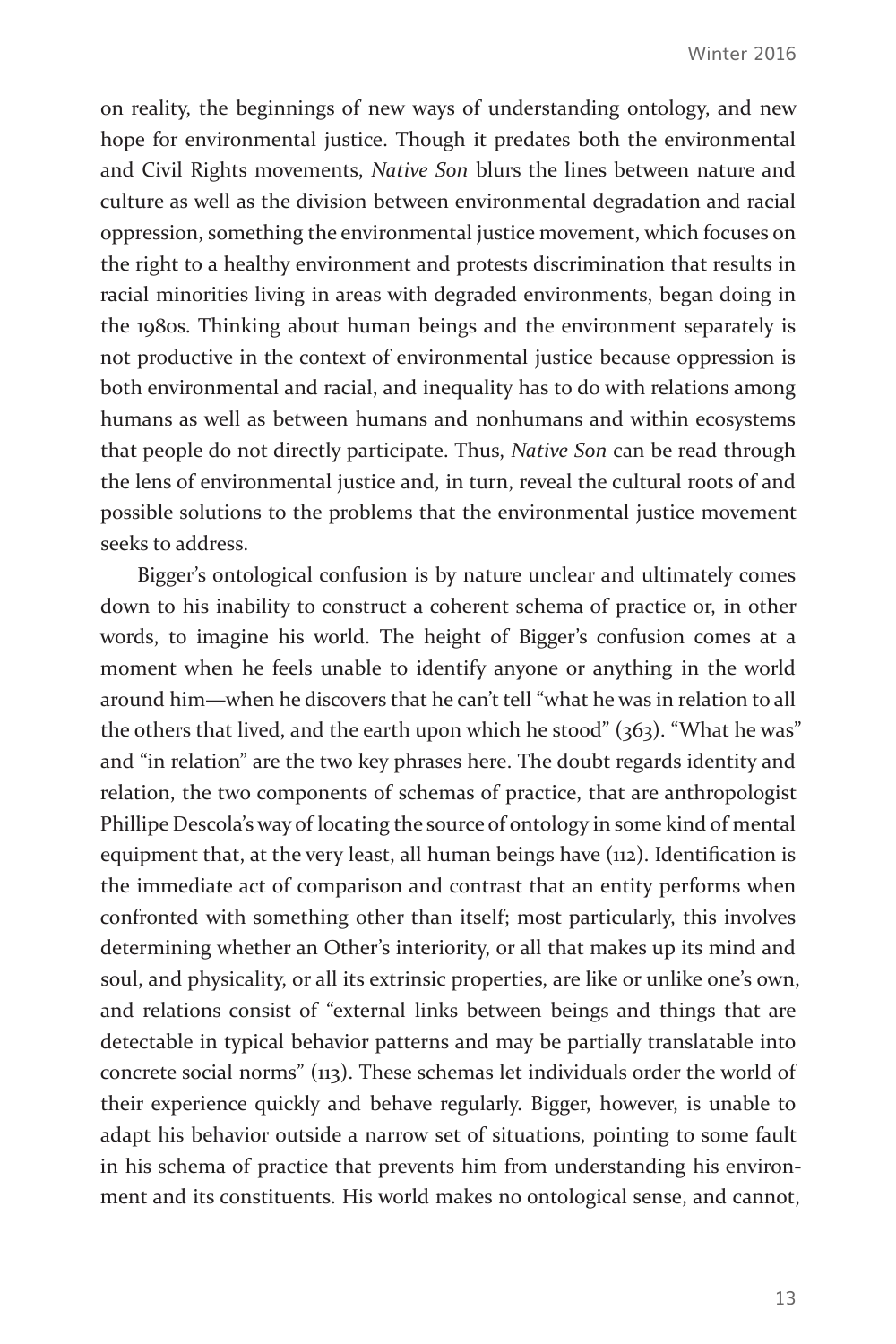therefore, effectively be a world. Reflecting upon his participation in an ecosystem is, under such conditions, totally impossible.

A schema of practice is meant to enable human beings within a cultural group to behave consistently and reasonably in a wide variety of circumstances and should enable creativity in new contexts, but the schema constructed and adopted by the society represented in *Native Son* only provides that privilege to a limited, white subsection of the population. The rest, African Americans in particular, have the possibilities for identification and relation restrictively prescribed for them. White dominion is a naturalized state of affairs in the novel, most explicitly stated as such in the reflection that "white people were not really people; they were a sort of great natural force" (Wright 114). The general mode of identification in modern Western thought is defined by Descola as "naturalism," where all things are made of the same kinds of physical matter, subject to the same natural laws, but where human beings are special in that they have an interiority, or mind/soul (174). In essence, this is the nature-culture divide. Every character in the novel has this schema available to them, but interiority is apparently denied along racial lines. Bigger does not view whites as people, but as a "natural force," allying them with universal laws, denying them any kind of mind or soul. This sets him up for problems later when he is expected to deal directly with white people, and warps his sense of himself as an agent.

Racism, of course, cuts the other way as well, where animalized African Americans can also be denied this human interiority by white people. One of the problems with naturalism, Descola points out, is that certain states of affairs can be classified as "natural," and therefore not open to argument (199). The natural force of whites is indisputable and oppressive enough to make Bigger exclaim: "They don't let us do *nothing*" (19). This restriction of action may, from the white point of view, be its own justification, as it lends itself to the idea that blacks are not, in fact, agents capable of moral decision making, and may therefore be precluded from any moral consideration, a view that Émilie Hache and Bruno Latour explore when they write: "The paucity of scruples in a given text seems bound up with the paucity of actors on the surface of its argument" (315). To a certain sensibility, only those beings capable of intentional decision making are worthy of ethical consideration; all other entities, not having the ability to act consciously, may be treated with a "paucity of scruples," or without moral consideration. If the whites in power believe that blacks do not truly have an interiority like theirs, thereby relegating them to a status other than human, then inequality is only natural. Explicit racist rhetoric is justified by same logic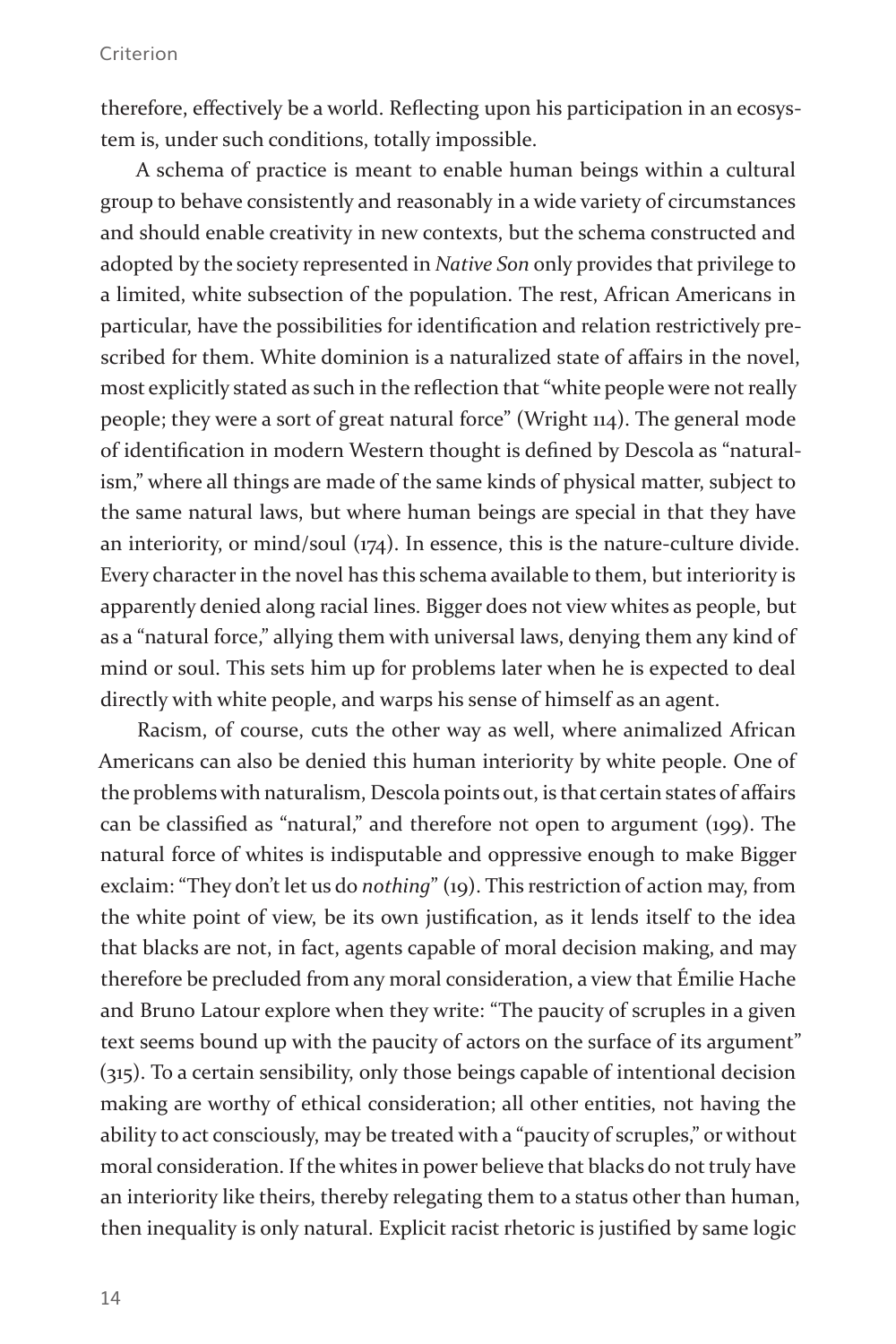that excuses violence to animals and ecosystems, because that which has no mind is fair game for exploitation. Naturalism with a racist twist oppresses Bigger, but the problems with the schema are even greater than this.

One of the difficulties of racism rooted in a particular schema of practice is its ability to persist even when the racism is no longer overt. This is how the Daltons can participate in oppressing Bigger even when their explicit emotions and intentions are charitable. This is one of the reasons why when Max questions Mr. Dalton about his potential complicity in producing the circumstances that made Bigger, the capitalist and philanthropist is confused by the possibility of having done anything but mitigate the unfortunate situations of African Americans. To Max's question about why properties on the South Side are rented to blacks, Mr. Dalton is flustered and responds: "Well. . . . Er. . . . I—I—I don't think they'd like to live any other place" (327). His hesitance to answer is either evidence of surprise at having his secret malice found out or of lack of awareness of having done anything wrong. We have no particular reason to suspect Mr. Dalton of being a closet white supremacist, but the invisible mechanisms of his ignorance require some explication. Descola argues that the psychological equipment necessary to identify and relate to an Other is somewhere "upstream" from the categorization of things and articulation of relations that is done consciously (96). This means that whatever the sentiments Mr. Dalton verbally espouses or however many ping-pong tables he donates, the chances are good that the schema of practice he has inherited from generations of white rule governs the way he ultimately treats African Americans. This also explains why he has such difficulty articulating his reasons for discriminatory behavior. Responsibility for racial oppression is hard to pin on anyone, especially those, like the Daltons, who see themselves as working to heal the rift in equality, because schemas of practice can hide behind the scenes.

Although the Daltons attempt to mitigate inequality, the primary mode of oppression in the novel is one in which they are complicit: the spatial isolation of the ghetto. As Bigger prowls the streets of the South Side, searching for an empty flat in which to hide from the army of police and vigilantes hunting for him, he reflects on the nature of confinement to a certain geographical area: "They keep us bottled up in here like wild animals, he thought. He knew that black people could not go outside of the Black Belt to rent a flat; they had to live on their side of the 'line'" (249). The particular kind of "bottling up" that Bigger refers to occurs because of long-standing institutional policies, the arbitrariness of which is signaled by quotes around the word "line." The policies that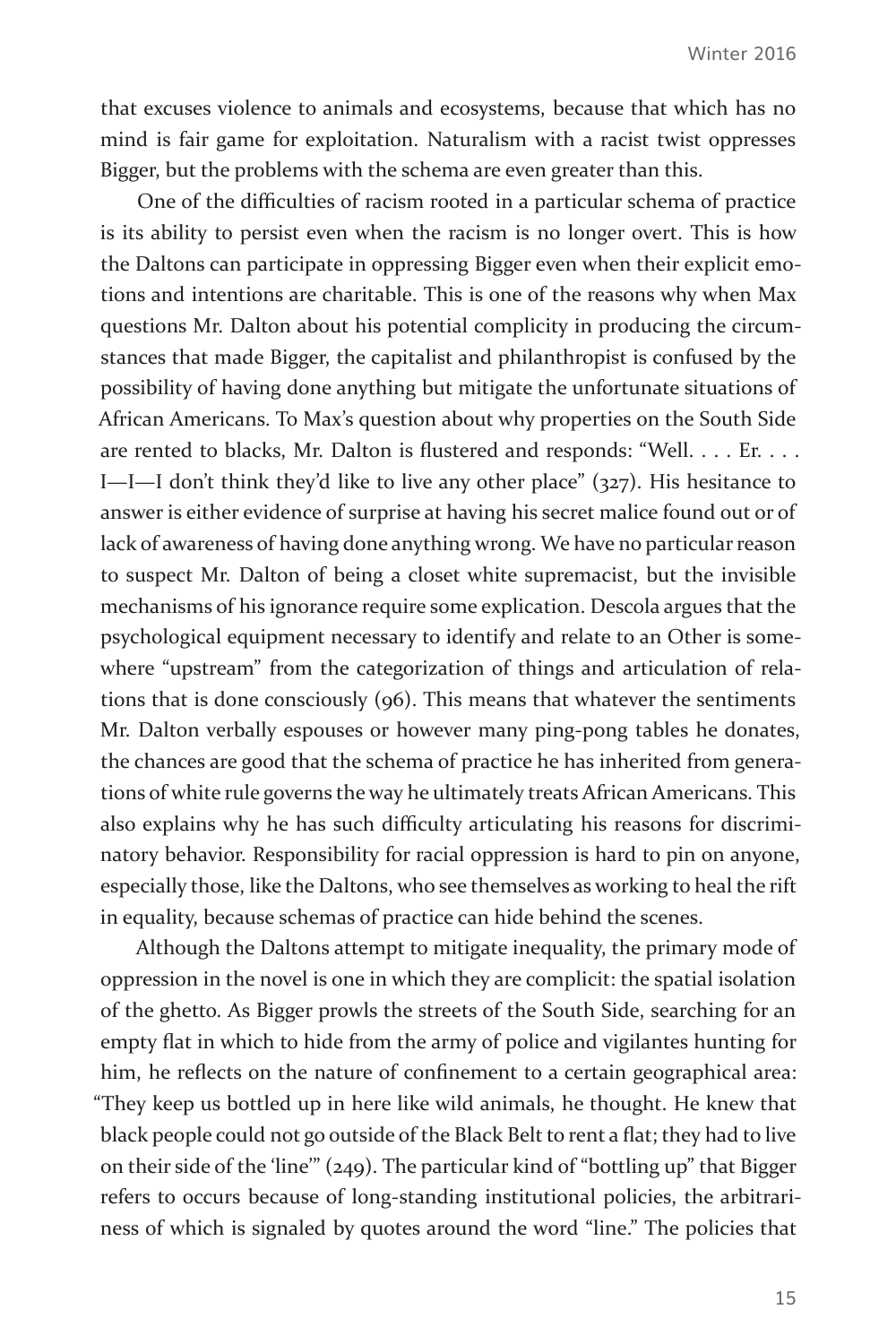produce the line constitute a kind of passive "policing" of the border between the ghetto and the other parts of the city, which creates the effect of an internal colony, over which white authorities have full control (Bennett 170). Robert Bullard and Beverly Wright have called such policies apartheid, arguing that the resulting "limited mobility, reduced housing options, inadequate residential packages, and decreased environmental choices" are matters of environmental justice (166). At this particular moment in the text the policing has become active and literal, with an army of eight thousand white men sent to close off all possible exits from the South Side, but this is merely a dramatization of the constant historical restriction on black mobility (Wright 245). The only importance that African Americans have is how they exist in relation to their white neighbors. As such, all other possible relations can be written off as unimportant, and residents of the Black Belt can be considered to exist in complete seclusion from anything else in the world. Their environment, education, and economic aspirations can be disregarded; even relations among black people are insignificant. The legitimation of such disregard is the message of residential segregation.

White Chicagoans may implicitly believe that blacks are alone in space, but even worse is that many blacks, in various ways, also buy into the white concept of the world. The white stranglehold on space results in a "cramped environment" that leads Bigger, in times of desperation, to "[close] his eyes and [strike] out blindly, hitting what or whom he could, not looking or caring what or who hit back" (240). By refusing to look around himself, Bigger relegates himself to an isolation that is ontological as well as spatial, suspended in an existential void. Wright refers to Bigger's place as a No-Man's Land, which is a useful way of thinking about being caught outside of a coherent world (451). Very few forms of relation are allowed for in Chicago, and the resulting place is not one that gives Bigger any purchase on reality, such that we might say that Bigger's No-Man's Land imbues him with a sense of what Desmond Harding calls "placelessness" (370). Not everyone on the South Side lives with such existential angst; coping in the No-Man's Land can be done, but only by somehow ignoring the world. Bigger scorns such escapism, realizing that though it takes many forms, its effects are the same: "What his mother had was Bessie's whiskey, and Bessie's whiskey was his mother's religion" (240). Whiskey deadens Bessie's sense of reality, permitting her to carry on from day to day, and religion relieves Bigger's mother through metaphysical assurances of salvation. These recourses are available to them because they fit squarely within the white schema of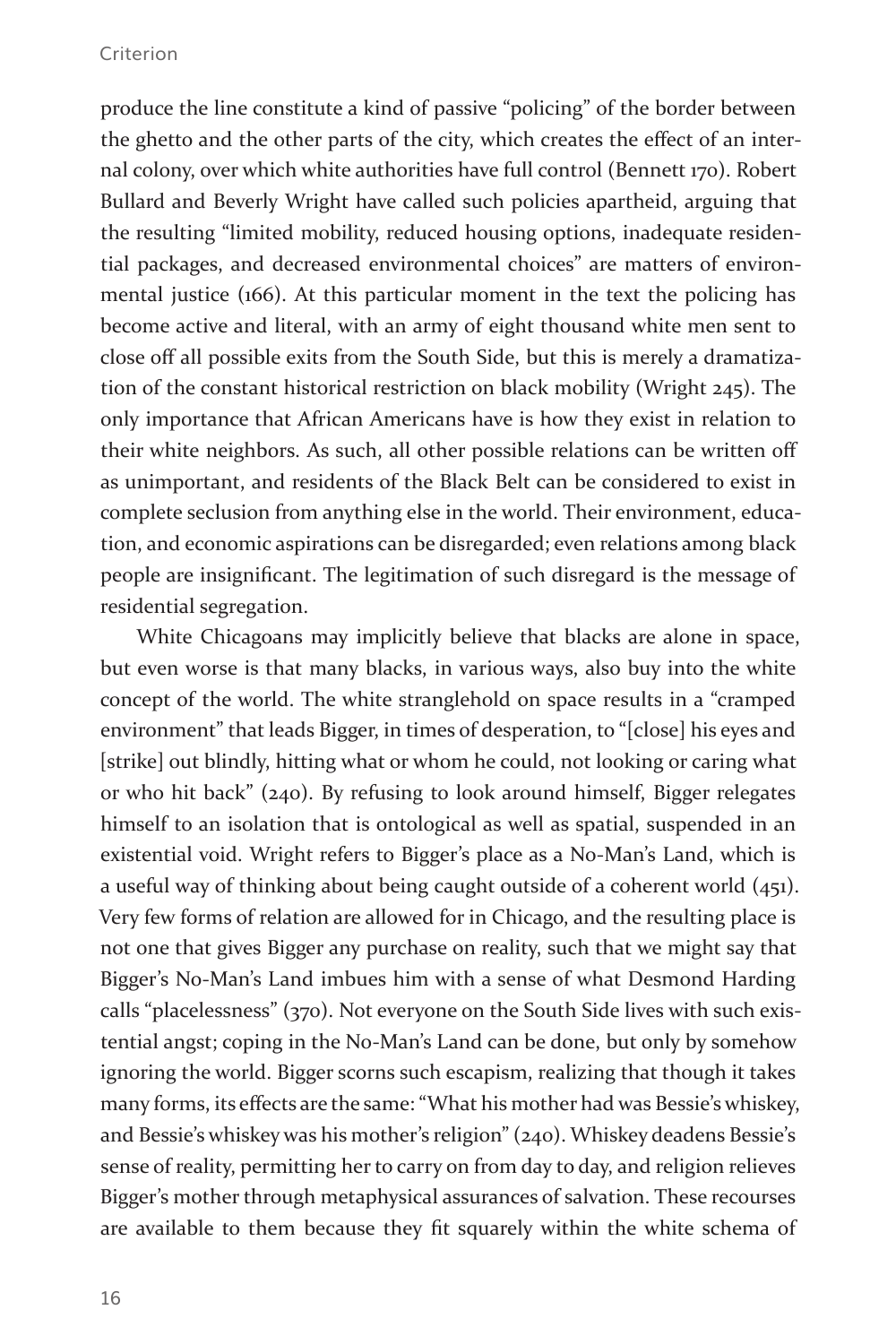practice that places blacks somewhere outside of reality. James Baldwin writes that Bigger's acceptance of white "theology" is the tragedy and failure of *Native Son*, but Bigger is certainly not the only character who has fallen victim to white cultural hegemony. Thus, not only do the whites perceive a severely limited number of relationships with black people, but black people are only capable, due to their isolation, of experiencing a small variety of relationships.

Even if most of the characters share a dysfunctional worldview, the text supports the idea of a wider ecological reality, one in which there are more entities and relations than anyone imagines. Aside from the Daltons' house cat, the only animal to make a significant appearance in the text is the rat from the opening scene. The rat's intrusion into the Thomas family's domestic space produces terror in Vera and Bigger's mother and provokes reckless brutality in Bigger (4–7). The most notable function of this scene might be to foreshadow Bigger's fate. The rat *is* black, after all, "[pulses] with fear," and has its space restricted in order to enable Bigger and Buddy to find and kill it (6). More importantly, however, it shows that people, especially black people, are not alone. The rat is an eruption of the city's ecosystem into the lives of the same city's most isolated inhabitants. Rats are a part of the urban landscape that most affects the poor, since the wealthy have the means to shut out such undesirable elements of the environment, much as they can shut out African Americans (Bullard and Wright 170). The encounter with the rat is not enough to shake Bigger into a realization of his place in the world, a phenomenon that will be repeated when Bigger intrudes violently into the white world. Killing the rat with impunity, in fact, enhances Bigger's instability, since, as Christine Gerhardt argues, it places him "at the margins *and* the center of two overlapping systems of power (i.e., racism and ecological exploitation)" (520). The rat is an early suggestion of reality beyond No-Man's Land.

What the rat begins to imply is further developed in the way that characters, both black and white, use ecological metaphors to describe each other and the city, demonstrating their unawareness of any sort of wider ecosystem. The most important of these metaphors is that of the jungle. At various times, Chicago itself is compared to a jungle. During one such occasion, Bigger tries to convince Bessie that hiding in one of the abandoned buildings on the South Side will be safe and says, "It'll be like hiding in a jungle" (228). The reason why hiding in a jungle is safe is because of the multiplicity of organisms, the complex web of relations, and the chaos of entities acting and growing—never mind that the jungle is also treacherous for the same reasons. This deployment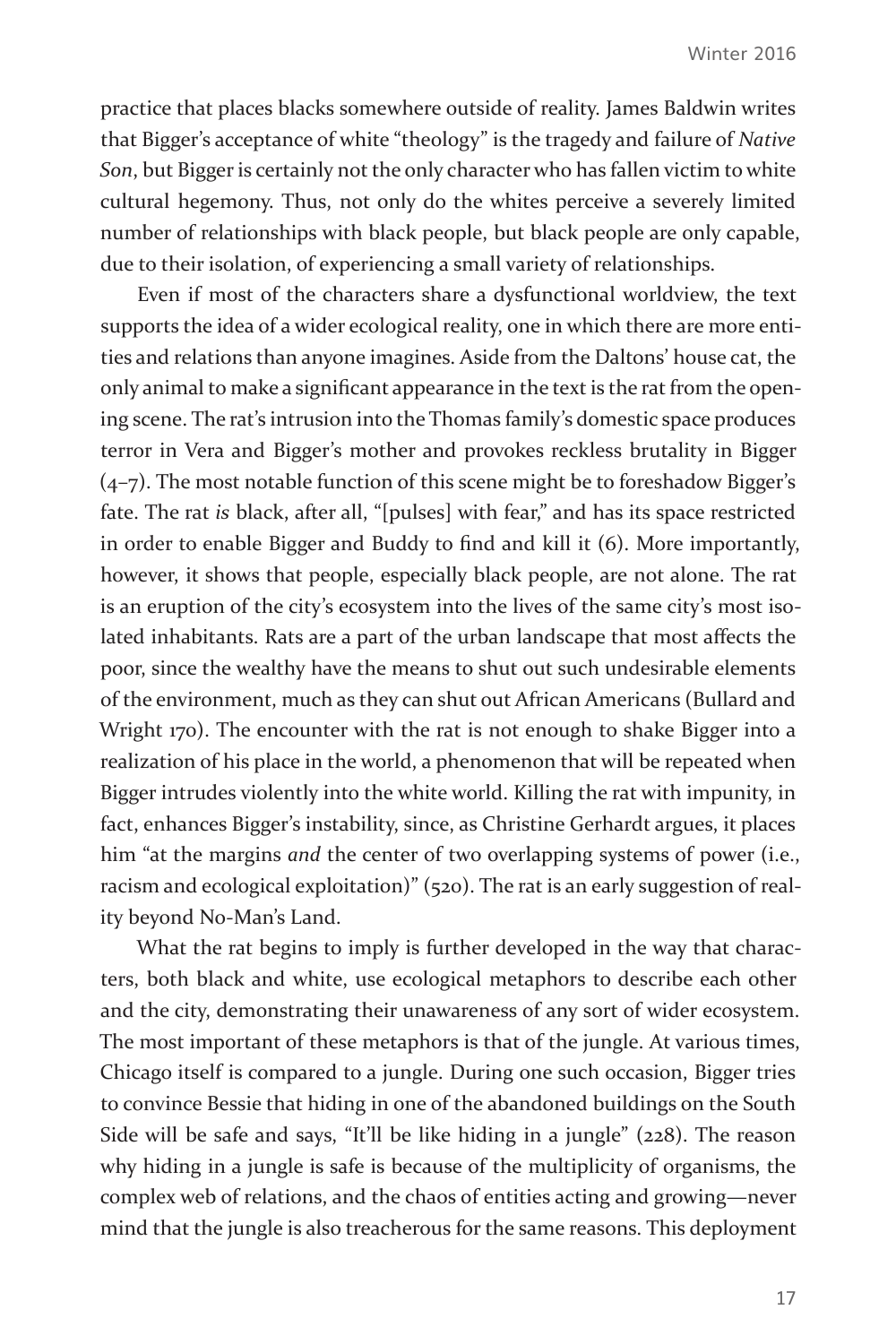of the term does not acknowledge relations and complexity so much as it points to Bigger's sense of anonymity. Rather than understanding the urban jungle as the home of other organisms, he recognizes only that its expansiveness makes him as an individual difficult to locate (perhaps, on a figurative level, even for himself). Later, in one of the many newspaper articles concerning Bigger's case, the journalism refers to Bigger as a "jungle beast" (279). This comparison has roots in the slave trade from Africa, where the association of blacks with wild nature began and has been repeatedly deployed to justify their oppression (Gerhardt 520). Aside from being twisted and bigoted, this metaphor also demonstrates the lack of "an intense consciousness of land," of which Aldo Leopold would write in 1948 (223). Whites think of blacks as existing in isolation, yet compare them to jungle beasts, members of one of the most complex biotic communities on the planet, betraying ignorance of what "jungle" truly means, perhaps thinking of it only as corresponding to savagery, mystery, and other abstractions.

Such distance between perception and reality creates a situation with a high potential for moments of radical re-imagination and re-worlding. As Bigger becomes aware of situations outside the purview of his schema of practice, beginning with his evening out with Mary and Jan, his behavior becomes erratic, violent, and self-destructive. Wright asserts that Chicago's jungle-like environment of endless potential creates such "a taunting sense of possible achievement that the segregation it did impose brought forth from Bigger a reaction more obstreperous than in the South" (442). Ralph Ellison, similarly, writes: "For despite Jim Crow, Negro life does not exist in a vacuum, but in the seething vortex of those tensions generated by the most highly industrialized of western nations" (271). The confusion that begins with violence eventually settles into small revelations that shock Bigger into reconsidering the isolation he previously took as self-evident, but his discoveries, instead of resolving his perplexity, amplify it. One of these revelations occurs when Bigger's family confronts him before the inquest, when he realizes that actions, performed "on the assumption that he was alone," have hurt and affected his family, each member of which "was a part of him, not only in blood, but in spirit" (298). He begins in this moment to understand that he doesn't exist as a totally discrete entity, but that his identity is tied up in other people, the beginning of a sense of self that Catrin Gersdorf says consists of "who [one] is in relation to [his/her] environment" (30). Unfortunately for Bigger, this realization is not enough to anchor him. Even if he has successfully located himself in relation to a few people, he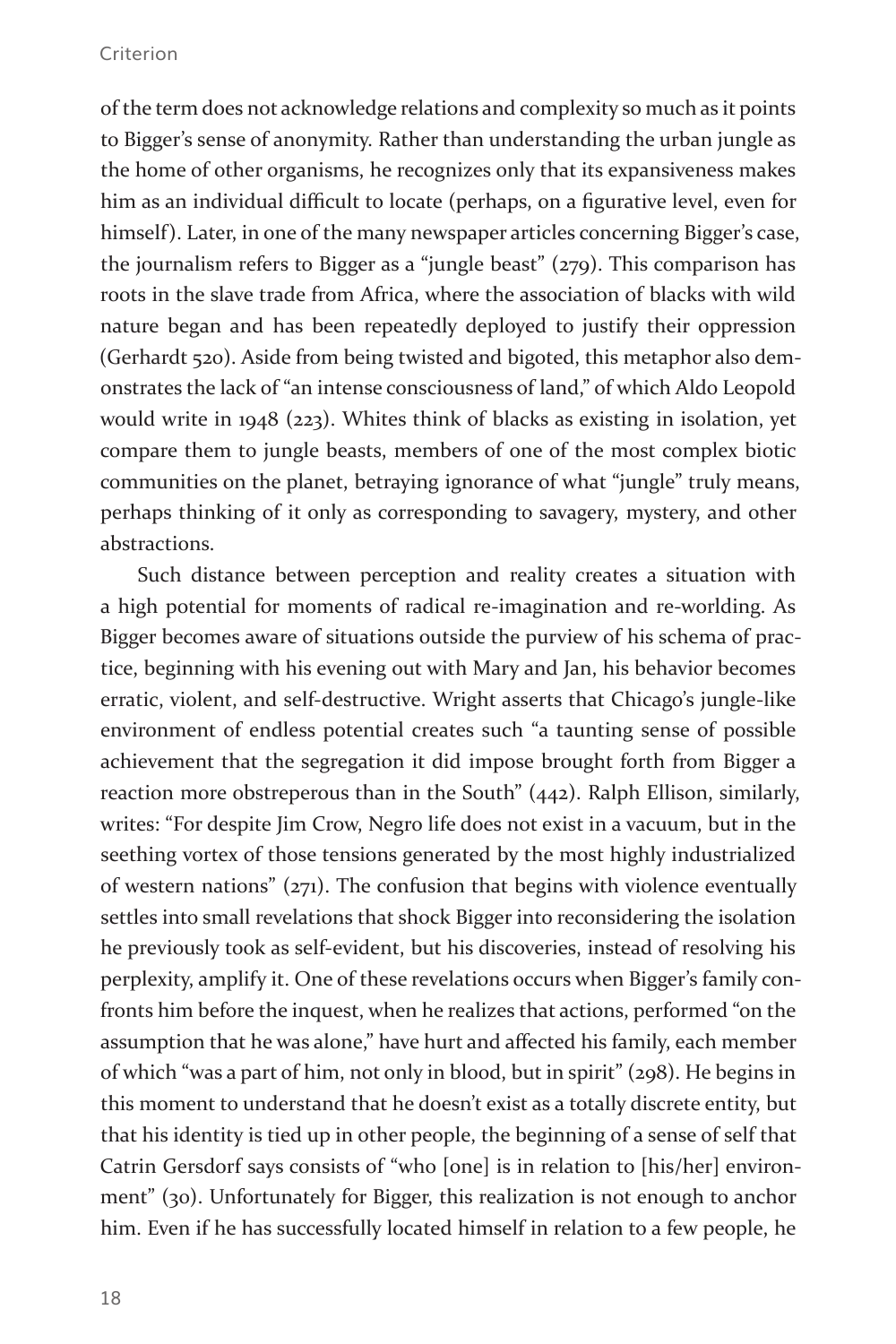lacks a wider context in which those relations make sense, and winds up cast even further adrift by the realization that things are not as he thought they were.

If Bigger's assumptions about his family are radically revised, then his notions about white people are even more greatly challenged, opening the way for the novel's resolution. At various times, Bigger conceptualizes white people as a mass, constituting a "white mountain looming behind him" (298). So ideated, white people can be dealt with not as individuals with whom some kind of unique relationship might be possible, but as representative of a great, impersonal mass with such inertia that the thought of moving it is simply absurd. This attitude is manifest in Bigger's inability to understand Jan and Mary and is certainly reinforced by the lynch mob surrounding the jail, but as a metaphor, the white mountain moves Bigger from the concrete, the real people around him, to the abstract, where no one is real. After talking with Max and expressing his feelings, he begins to entertain the alternative that the "white looming mountain" might not be "a mountain at all, but people, people like himself, and like Jan" (361). Significantly, Jan has moved into the realm of personhood, and possibility of personhood has opened up for each human constituent of the mountain that oppresses him. Once more, Bigger has no basis for evaluating these newfound individuals, nor for choosing appropriate relations with them, except the formerly utilized matrix of hate, so the confusion increases, but at least his deep-seated schema of practice is open for change.

At the same time as Bigger's suppositions about the world have been utterly shaken, the white citizens of Chicago, rather than being awoken to their inadequate worldview, hastily patch the hole, thereby ensuring the perpetuation of the ontological status quo. Bigger knows that by acting like any normal black boy, he can easily rule himself out of the suspect pool (113). White society doesn't have an automatic protocol to deal with the murder of a white woman by a black man, so Bigger believes himself to be safe from detection. When Bigger's crime is discovered, however, whites already have a number of ontological solutions to fall back on. The first and most important is rape. They know how to deal with rape, and their built-in schema for such a relation is evident when Buckley declares that, instead of murder, which would reflect true events, "the central crime here is *rape*!" (413, italics in original). The appropriate course of action with a black rapist is all too clear, but the fact remains that whites have been shocked. Thus as Buckley's italics and exclamation point indicate, a run of the mill rapist would be fit for little but deliverance to the lynch mob, but a murderer must have an example made of him. The precedent must be set that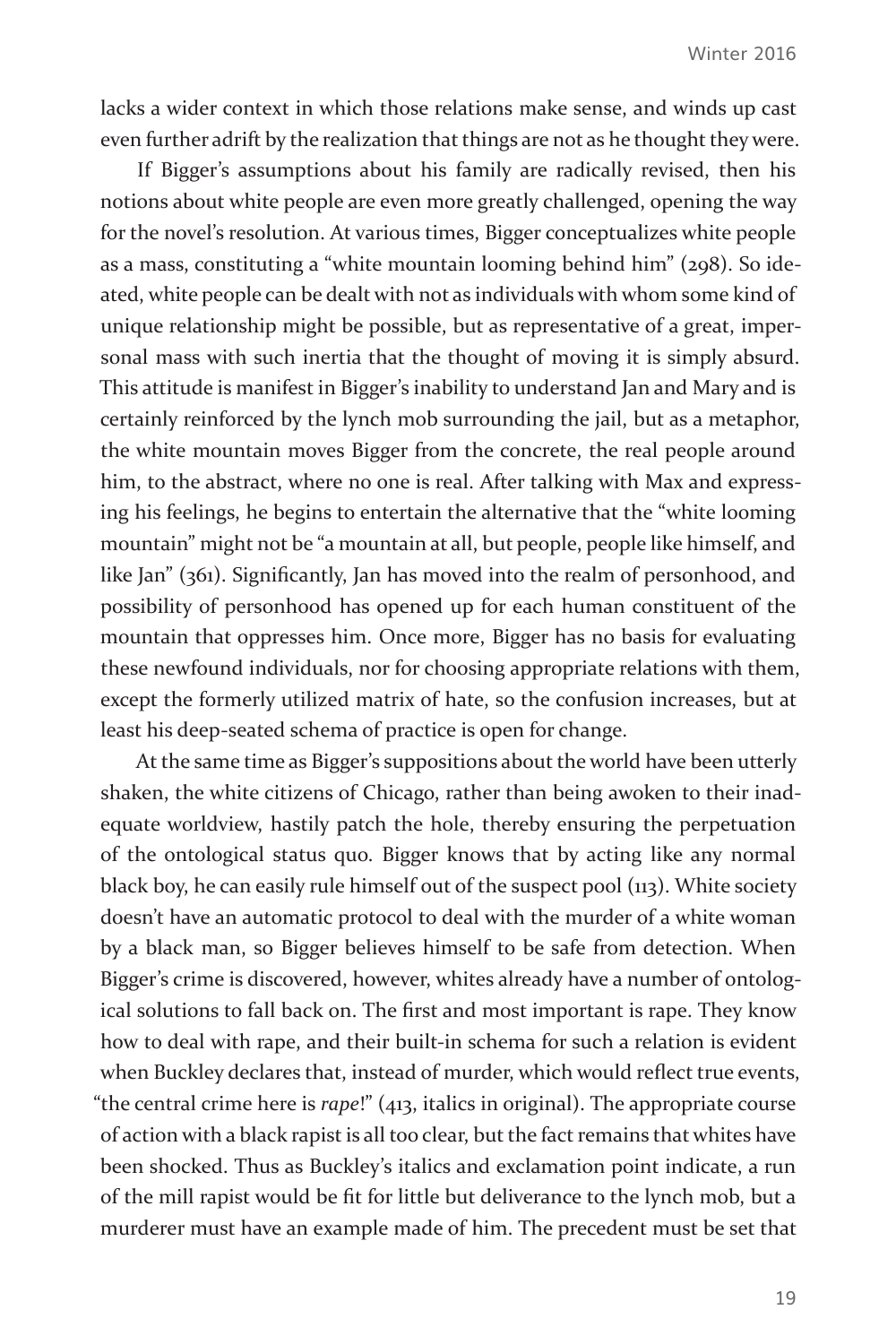black men cannot get away with murder, but that they will be dispatched with the same harshness as any sexual predator. Murder, which gives Bigger a sense of power, will not be privileged over baser crimes.

Having collapsed murder onto rape and solved one aspect of Bigger's world shaking, whites move on from relational solutions to employing new schemas of identification. Since it is inconceivable for a normal black boy to kill a white girl, Bigger must not be a normal black boy. This redefinition is manifest in the variety of nonhuman terms Buckley uses to refer to Bigger, from "half-human black ape" to "black mad dog" to "ghoul" (408, 409, 413). But dehumanization of African Americans is commonplace in racist discourse, and a murder trial certainly isn't necessary to justify the use of these debasing terms to a sufficiently prejudiced mind. More noteworthy may be the newspaper article in which the editor of the *Jackson Daily Star* writes that Bigger, "despite his dead-black complexion, may have a minor portion of white blood in his veins, a mixture which generally makes for a criminal and intractable nature" (281). What makes this newspaper editor such an expert on Bigger Thomas is unclear. Resorting to his dubious authority indicates the widespread consternation at discovering that Bigger, who appeared to be one thing, has turned out to be another. A mild-mannered black man may not be capable of murder, but the product of miscegenation certainly might. The horror with which white people respond to Bigger has a touch of the uncanny to it—the familiar made unfamiliar, somewhere between self and Other. Bigger is thus recast into a new subset of black people, even more contemptible than the rest.

If white Chicagoans can ride out the traumatic events of the novel with little to no change in their ways of organizing experience, then we might ask what results in Bigger's liberation from his isolating assumptions, or, indeed, how anyone might overcome the reign of an oppressive ontological regime within. Because of shared cultural contexts, everyone's schemas of practice have the same roots and are likely just as entrenched in the unconscious workings of one mind as another. It would be easy to suppose that the different outcomes stem from their relative positions of power, where Bigger, oppressed and disenfranchised, is more amenable to changing his worldview because he has more to gain by doing so. This may be the case, but the mechanism of change still needs to be explicated. That mechanism is mercy, which first occurs, curiously, when Jan comes in on the black preacher's sermon on the mercy of Christ and says to Bigger: "And when I heard that you'd [killed Mary], I wanted to kill you. And then I got to thinking. I saw if I killed, this thing would go on and on and never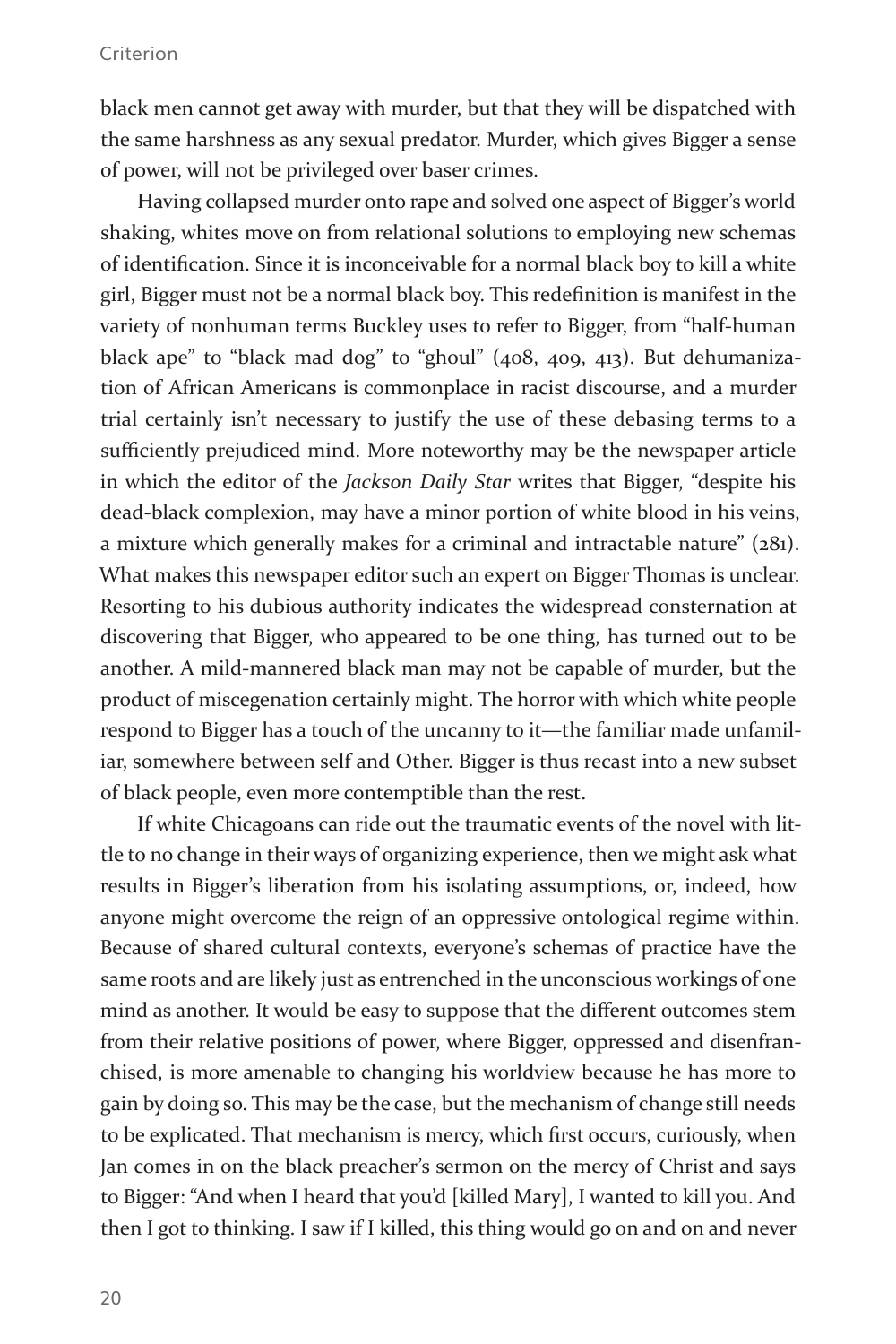stop. I said, 'I'm going to help that guy, if he lets me'" (288). This is mercy in the traditional sense—forbearing from exact retribution even when it is apparently deserved. Jan refuses to give in to the rhetoric of inflexible justice, which would dictate that he had no choice but to make sure that Bigger died for his crime. He breaks the cycle and offers his friendship to a man who had done him a personal wrong, and in doing so, changes his fundamental way of understanding black people. Lip service to their basic humanity goes deeper when he has mercy, and the schema that leaves African Americans isolated is defeated.

Having mercy has certain benefits for the merciful one, but there are obvious advantages for the recipient of mercy as well. The effects of Jan's mercy on Bigger's concept of the world are immediate: "a particle of white rock had detached itself from that looming mountain of white hate and had rolled down the slope, stopping still at his feet. The word had become flesh. For the first time in his life a white man became a human being to him" (289). Here, Bigger's abstract metaphor for white people begins to work its way back into reality, from a chip off the mountain of hate to a real human being, in three dimensions and full of complexity. The reference to Christ in the Book of John in the phrase "the word had become flesh" further emphasizes the mercy inherent in the act that made Jan appear as a human being. Perhaps the most important aspect of this moment of mercy is that, in order to receive it, Bigger must have mercy on Jan as well. Bigger would be justified in persisting embittered, in denying personhood to Jan just as all white people who made him feel uncomfortable in his black skin, but by so doing, he would be dooming himself to unchanging hate. This reciprocal mercy redeems Bigger ontologically, forging a new relationship with a new being that allows him to interpret the world in a new way. He has to wade across some confusion first, falling apart completely before he can put himself back together, but mercy helps him begin to heal.

The kind of mercy Jan has is, unfortunately, limited in scope because it requires a specific wrong to be done by one particular entity to another in order for it to have any occasion to become effective. It must be easy to draw lines of blame. Racism and environmental degradation, as well as other large systemic problems, do not work that way, which is part of what makes them so difficult to deal with (Jenkins 1). Max's mercy, though less clearly definable, may be a better example of the kind of flexible mercy adequate for large-scale, nebulous wrongs. After Max finishes his long speech, pleading for Bigger's life, Bigger is not so much concerned with the content of the speech, since he didn't understand it, nor whether or not it was successful, but sits "hugging the proud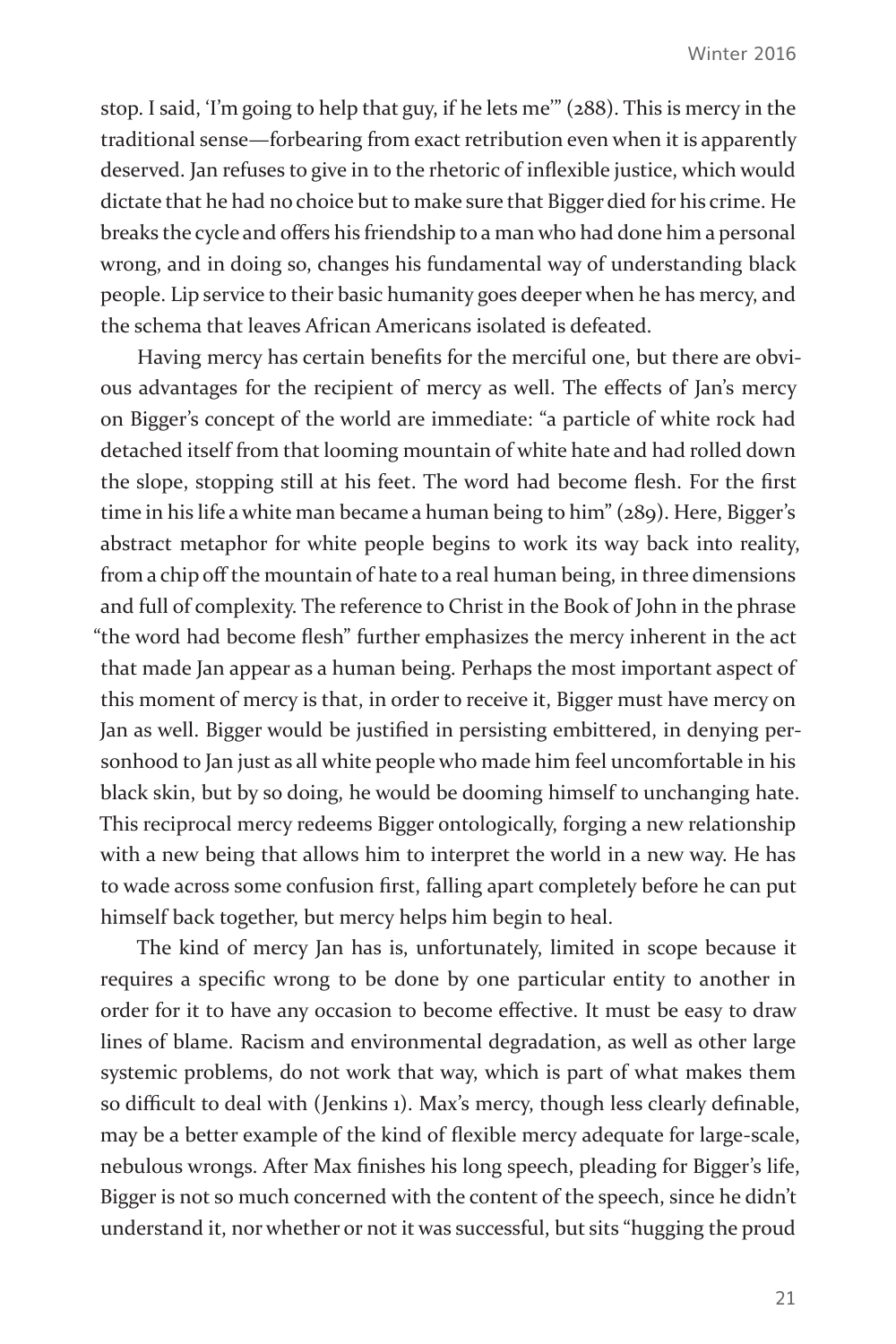thought that Max had made the speech all for him, to save his life" (406). The mercy inherent in Max's act of trying to save Bigger's life constitutes a type of mercy that, instead of sparing its object a deserved wrong, bestows undeserved blessings. Although Max cannot trace a direct line of obligation between himself and Bigger, he does his best to save Bigger's life. The result is that Bigger feels a "hugging" kind of closeness to Max, even if they do not actually embrace, and has mercy in return.

Mercy is an admirable virtue, but not an easy one, because it demands such so much from its disciples, but this arduous nature is what makes mercy so effective in amending schemas of practice. Max, while he demonstrates an exemplary kind of mercy, also gives us an illustration of the deep discomfort that accompanies mercy. In the novel's final scene, Bigger has finally healed to a point where he can make some sense of himself in relation to others, and as he haltingly explains himself, Max fills with terror and makes his exit, "keeping his face averted" (429). Critics have variously interpreted this gesture as a denial of Bigger's right to self-determination, the ultimate failure either of the novel or of society (Baldwin 45, De Arman 87). But since Bigger has finally given up what Tremaine notes as "his instinct . . . to dissemble," Max's terror has more to do with the anxiety of intimacy than with rejection (92-93). True mercy requires anyone who exercises it to consider his or her relation to another in a radically new light; it demands openness, intimacy, and vulnerability, and Bigger, at least, has complied. If Max recoils, it is because this final interaction between Max and Bigger is an excellent example of Timothy Morton's intimate encounters with the "strange stranger," which "goad us to greater levels of consciousness, which means more stress, more disappointment, less gratification (though perhaps more satisfaction), and more bewilderment" (135). In other words, there is a price to pay, but the reward is communion with some small part of the universe, human or otherwise.

The awareness of relations with others that this communion generates is necessary to dethrone a dominant ontological imaginary that perpetuates racial oppression. The environmental justice movement's platform demands both self-determination for oppressed peoples and acknowledgement of the "ecological unity and the interdependence of all species" ("Principles"). These goals map nicely onto the overlap between racial and environmental issues gestured to by Wright's use of ecological metaphors. Although, addressing both areas of oppression is without its problems, since accommodating both the right to autonomy possessed by individuals and the complex network of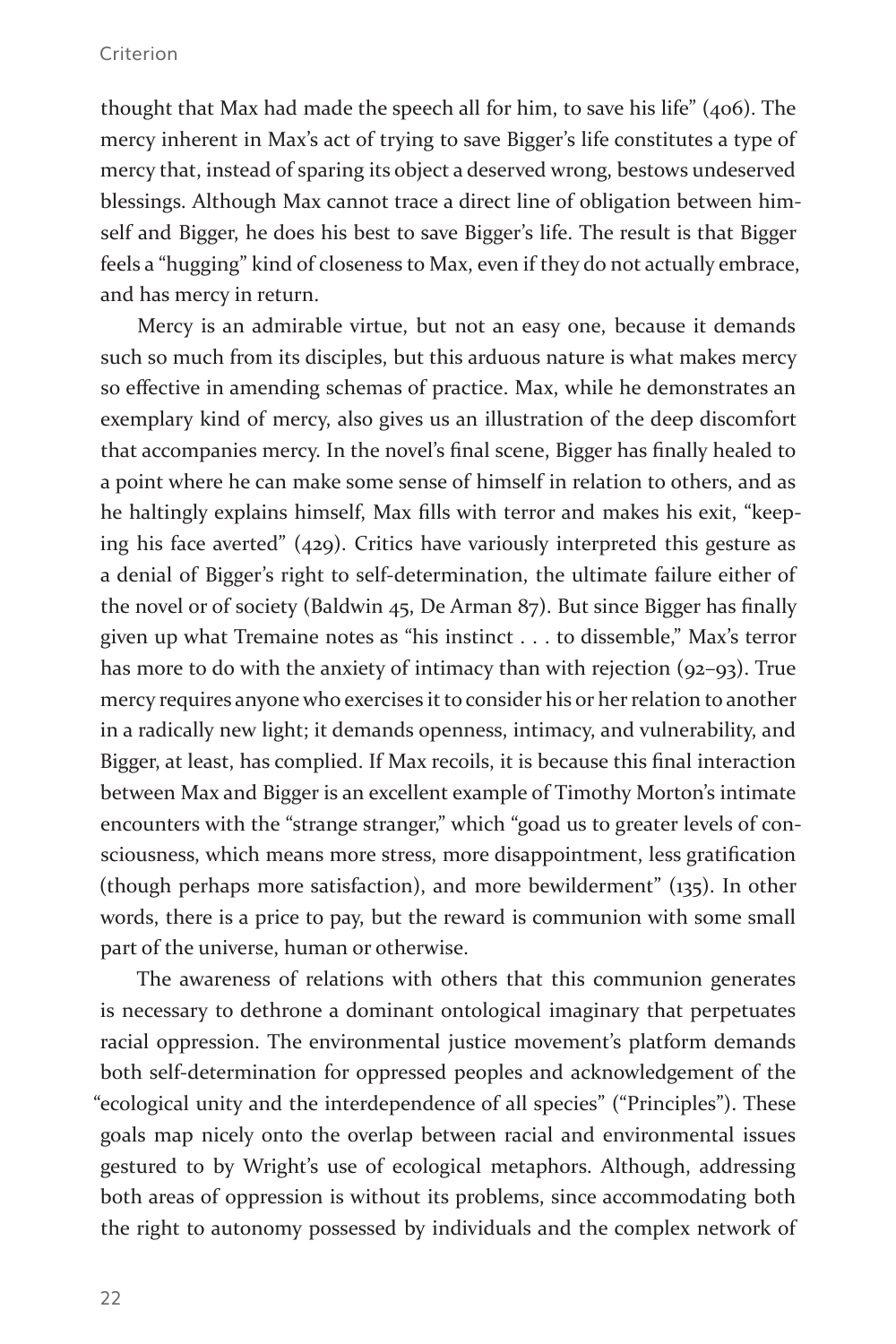relationships in which each individual finds him or herself entangled is part of what makes matters of environmental degradation and racism into such "wicked problems" (Rittel and Webber 160). It is often nearly impossible to say definitively when to privilege the claims of an individual over those of the larger collective, and the difficulty is only amplified when the collective is expanded to include nonhuman members, including inanimate objects like buildings and natural features. Despite the problems, however, environmental justice does well to expand "ethics to an ecological membership" (Jenkins 202). Nature and culture fold into one another and become indistinguishable. Quality of life for the human species is connected to the quality of life of other organisms and the health of ecosystems, and becoming aware of the ecological relations that tie all of us together is a vital part of understanding this. Effective action is greatly facilitated by this kind of knowledge about the world, knowledge accessible through acts of mercy.

In the face of systemic problems like environmental racism, relying on individuals to have mercy on one another may not be particularly promising as a means of achieving drastic changes in culture, but mercy as I have described it is at least one way of breaking deeply engrained patterns of oppression by becoming more aware of our ecological interdependence. Indeed, the mercy enacted between Max and Bigger is abortive and awkward, but results in Bigger's curiosity about his place in the world, including among its nonhuman elements. True mercy is amenable to environmental justice because it is widely practicable and demands extreme openness and consciousness from all those involved. Individual acts of mercy may not be enough to enact change on a large scale, but *Native Son* demonstrates its potential. Cultivated as a civic virtue, mercy may be a feature of a better future—not just for human beings, but for the entire biotic community of the earth.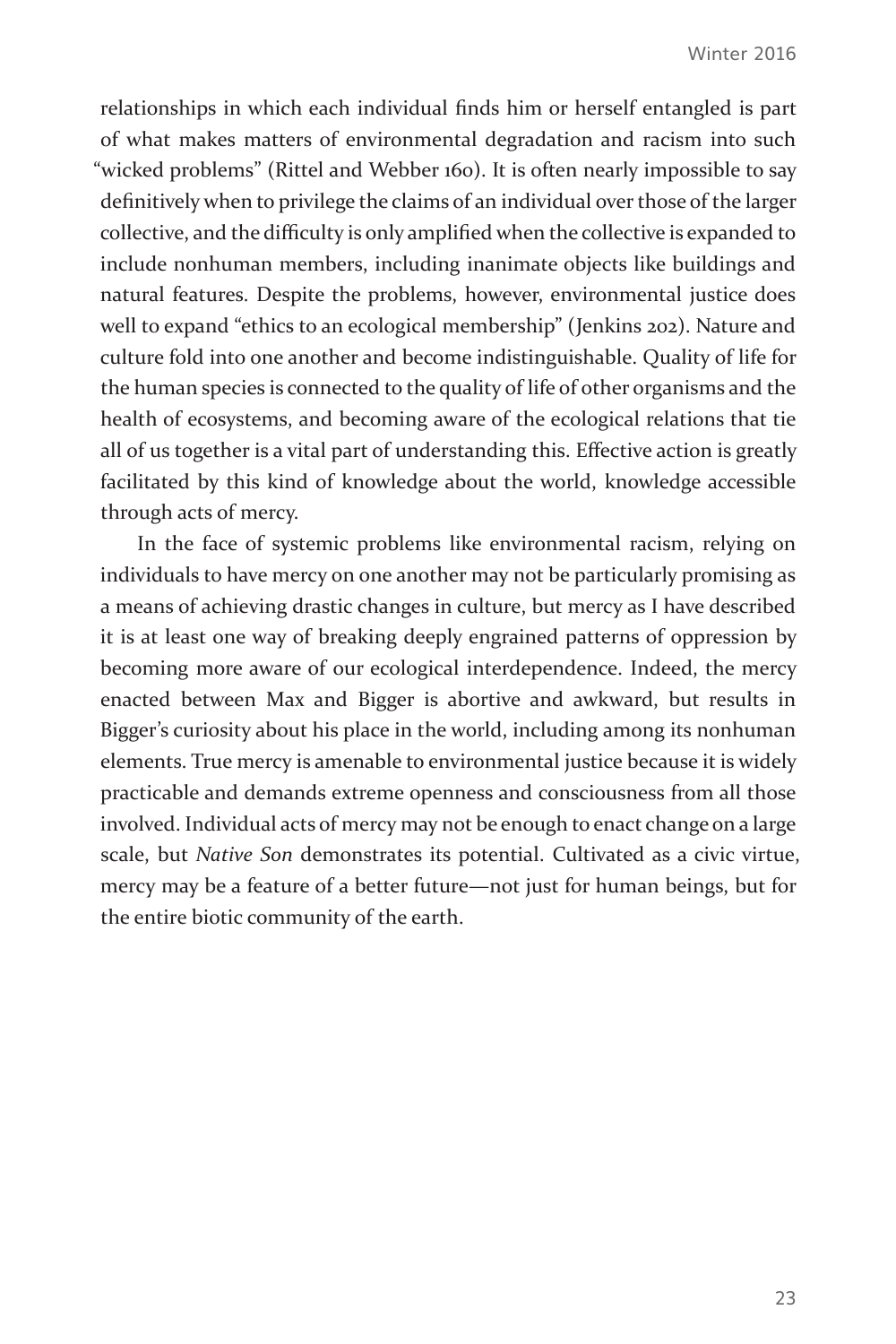## *Works Cited*

Baldwin, James. *Notes of a Native Son.* Boston: Beacon Press, 1955. Print.

- Bennett, Michael. "Manufacturing the Ghetto: Anti-urbanization and the Spatialization of Race." *The Nature of Cities.* Ed. Michael Bennett and David W. Teague. Tucson: U of Arizona P, 1999. Print.
- Bullard, Robert D., and Beverly H. Wright. "Blacks and the Environment." *Humboldt Journal of Social Relations* 14.1 (1987): 165–84. *JSTOR.* Web. 9 Nov. 2015.
- De Arman, Charles. "Bigger Thomas: The Symbolic Negro and the Discrete Human Entity." *Bigger Thomas.* Ed. Harold Bloom. New York: Chelsea House Publishers, 1990. 83–88. Print.
- Descola, Phillipe. *Beyond Nature and Culture*. Chicago: U of Chicago P, 2013. Kindle file.
- Ellison, Ralph. "Richard Wright's Blues." *The Antioch Review* 57.3 (1999): 263–76. *MLA International Bibliography.* Web. 11 Nov. 2015.
- Gerhardt, Christine. "The Greening of African-American Landscapes: Where Ecocriticism Meets Post-Colonial Theory." *The Mississippi Quarterly* 55.4 (2002): 515–33. *MLA International Bibliography.* Web. 3 Nov. 2015.
- Gersdorf, Catrin. "Nature in the Grid: American Literature, Urbanism, and Ecocriticism." *REAL* 26 (2010): 21–40. Print.
- Hache, Émilie and Bruno Latour. "Morality or Moralism: An Exercise in Sensitization." *Common Knowledge,* 16.2 (2010): 311–30. Print.
- Harding, Desmond. "The Power of Place: Richard Wright's *Native Son.*" *CLA* 40.3 (1997): 367–79. Print.
- Hicks, Scott. "W.E.B. Du Bois, Booker T. Washington, and Richard Wright: Toward an Ecocriticism of Color." *Callaloo* 29.1 (2006): 202–22. *JSTOR.* Web. 3 Nov. 2015.
- JanMohamed, Abdul R. *The Death-Bound-Subject: Richard Wright's Archaeology of Death*. London: Duke UP, 2005. Print.
- Jenkins, Willis. *The Future of Ethics: Sustainability, Social Justice, and Religious Creativity*. Washington, DC: Georgetown UP, 2013. Print.
- Leopold, Aldo. *A Sand County Almanac and Sketches Here and There.* New York: Oxford UP, 1975. Print.
- Morton, Timothy. *The Ecological Thought*. Cambridge: Harvard UP, 2010. Print.
- "Principles of Environmental Justice." *Environmental Justice/Environmental Racism.*  First National People of Color Environmental Leadership Summit, 1991. Web. 6 Nov. 2015.
- Rittel, Horst W. J., and Melvin M. Webber. "Dilemmas in a General Theory of Planning." *Policy Sciences* 4 (1973): 155–69. Web. 28 Mar. 2015.